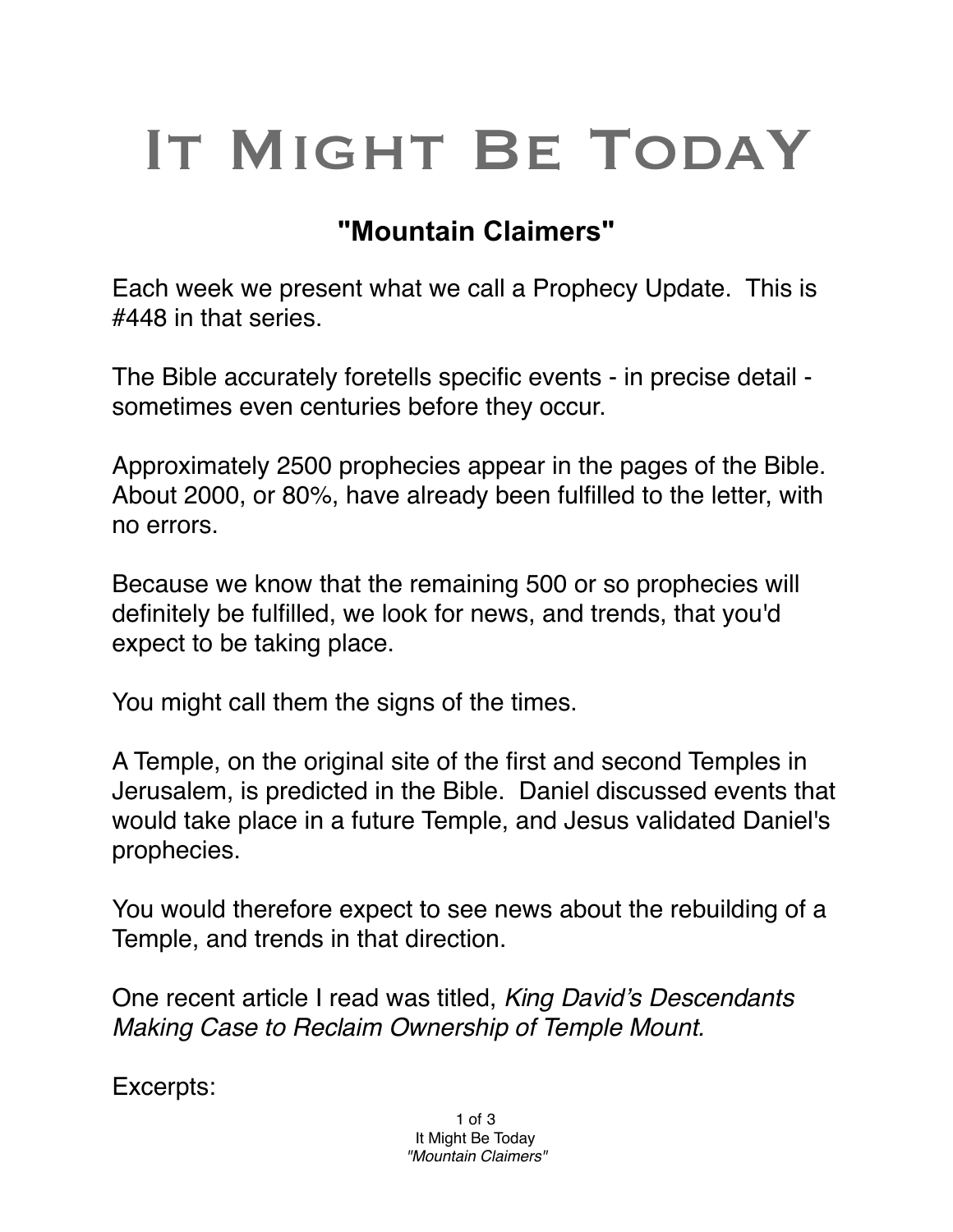... a private foundation representing the descendants of King David recently launched a lawsuit presenting a legal claim to ownership of the Temple Mount.

In 2004, Dr. Boruch Fishman, then a recent immigrant to Israel from America, went to tour the tomb of Samuel the prophet north of Jerusalem, which led to a chance meeting with Israel Aurbach, the owner of a nearby farm. Inspired by the Biblical roots of the setting, they began to discuss the link between the House of David and the Temple Mount. They noted that King David purchased the site, originally for a simple altar.

The pair concluded that since the site was originally the property of King David, and no one else has legally purchased it in the interim, **the Temple Mount should have been passed along as an inheritance to his male descendants.**

As a result of the discussion, Dr. Fishman hit upon the idea of creating a legal entity to represent all the descendants of King David. Anyone who could prove male lineage from the house of David would have a legal claim to inherit the Temple as property.

Dr. Fishman established a foundation to advance the claim of Temple Mount ownership by King David's descendants, naming it Canfei Nesharim L'maan Hakahal (Wings of Eagles for the Assembly).

At present, the legal entity created by Dr. Fishman represents two claimants who have genealogical records documenting their lineage back to King David through male descendants.

http://www.breakingisraelnews.com/73044/descendants-king-david-still-temple-mount/ #JW7xMquPXWVYiwmq.97